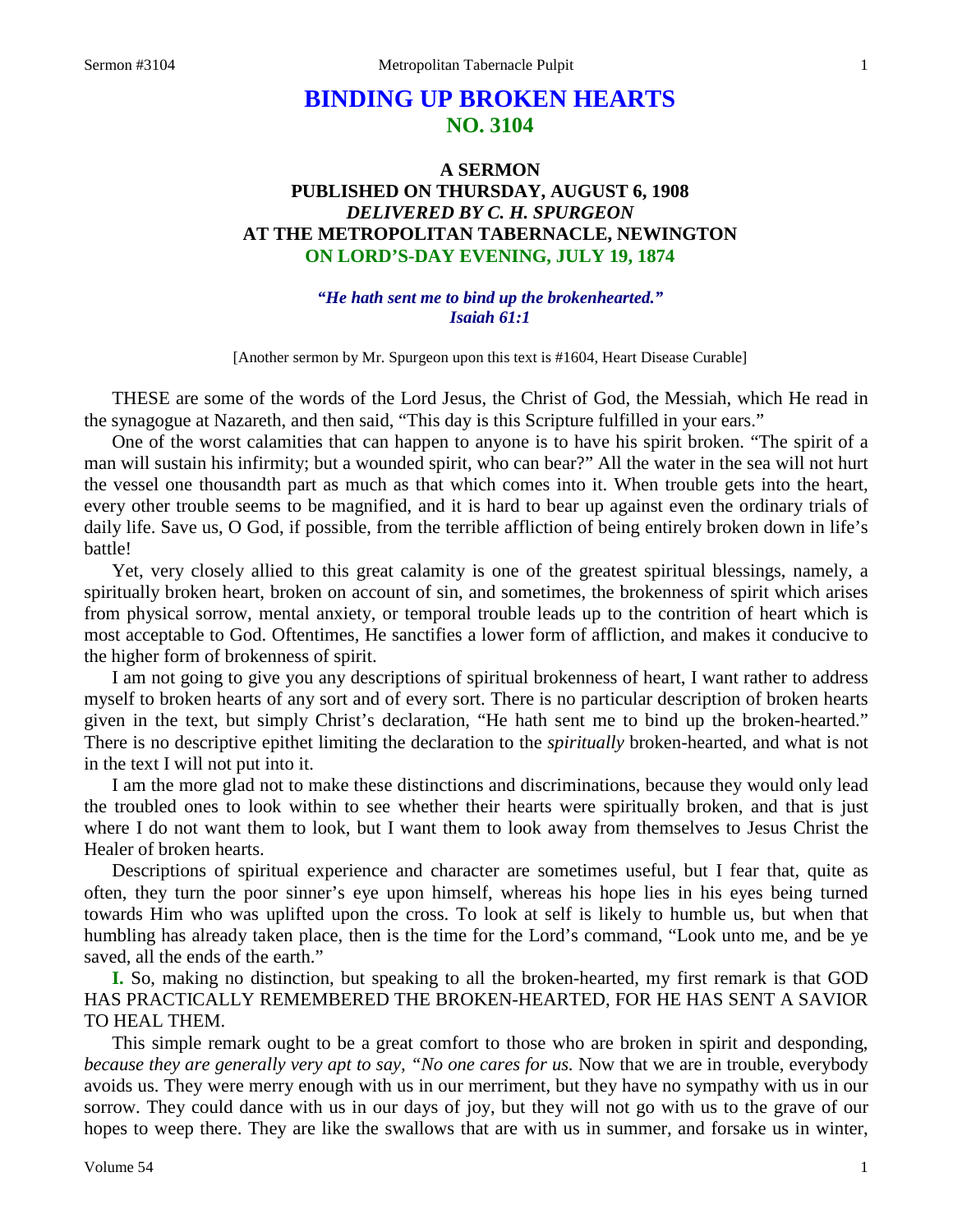and like the leaves that are green and plentiful when the sun is with us, and that fade and wither when winter is approaching." Still, my broken-hearted friend, suppose that all men forsake or forget you, God does not. His eye sees you, His heart feels for you, and His hand is able to deliver you. You are not friendless, nor will you be till the God of all consolation dies, and that can never be.

Christ's declaration should cheer the broken-hearted, again, *because they often conclude that their case is beyond all help.* "Ah!" says one, "even if I had a friend, he could not help me, for my case is beyond all succor. If I had fifty friends, they would not know how to minister to such mental disease as mine, I am too far gone for relief."

But hearken, my broken-hearted Friend. You dare not say that anything is too hard for the Lord, though your despair would make you go a long way, yet it would not make you go so far as to say that God cannot help you. He it is that turns the night into morning, that stills the roaring of the sea, that puts a bit into the mouth of the tempest, then what can He not do? You cannot be in so forlorn a condition that God cannot help you. To omnipotence nothing can be a difficulty, much less an impossibility. So, then, let me whisper in your ear that there is still hope for you, for you have a true Friend, who is both able and willing to help you.

This ought still further to comfort the poor desponding one *because he often concludes that certainly God is against him.* "I should not be in this sad state of mind," says one, "if I were not abhorred by the Most High. He has set me as a target for His arrows, and He shoots at me, and grievously does He wound me. He has filled my cup with sorrow mingled with gall, and put it to my mouth that I may drink it to the dregs. God has utterly abhorred me, and cast me away from His presence."

It is not so, if it were, then might the great bell toll out your knell, but my text says that the Lord has sent His Son, Jesus Christ, to bind up the broken-hearted. He is no enemy to you, or He would not have sent His Son to heal you. Do you not remember what Manoah's wife said to him? Her husband said to her, "We shall surely die because we have seen God," but she was wiser, so she answered, "If the LORD were pleased to kill us, he would not have received a burnt offering and a meat offering at our hands, neither would he have showed us all these things, nor would as at this time have told us such things as these."

So say we to you, poor broken-hearted one! If the Lord meant to destroy you, why did He send His Son to heal the broken-hearted, and to what end is the Gospel sent, and why are you here to be tenderly wooed, and assured that the Lord has deep designs of love toward just such troubled souls as you are? I believe that you will yet dance for joy of heart, that you will yet take down your harp from the willows, and like Miriam with her timbrel, that you will yet rejoice over the Egyptians whom you have feared, but whom you shall see no more forever.

**II.** There is much consolation, also, in the second truth which we find in the text, which is that GOD HAS SENT A SUITABLE HELPER FOR BROKENH-EARTED PEOPLE. Christ says, "He hath sent ME to bind up the brokenhearted."

See, then, dear troubled one, what a suitable Helper God has sent to you, for *He has sent you One who was well acquainted with sorrow of all kinds*. There are some people who cannot comfort others, even though they try to do so, because they never had any troubles themselves. It is a difficult thing for a man who has had a life of uninterrupted prosperity to sympathize with another whose path has been exceedingly rough, even though that successful man should try to sympathize, he does it very awkwardly. He is like a person who never was trained as a nurse, yet who tries to make up a pillow for a sick man.

Such people always make harsh lumps in our pillows, especially if they have not themselves been ill. But when you have suffered from the very complaint with which your friend is afflicted, it is wonderful what sympathy that gives you with him. "Stuff and nonsense!" says a strong man to some poor suffering one, "you are too nervous, try and exert yourself." That is often one of the most cruel things that can be said to the sufferer. But if the man has been through a similar experience, he uses another tone of voice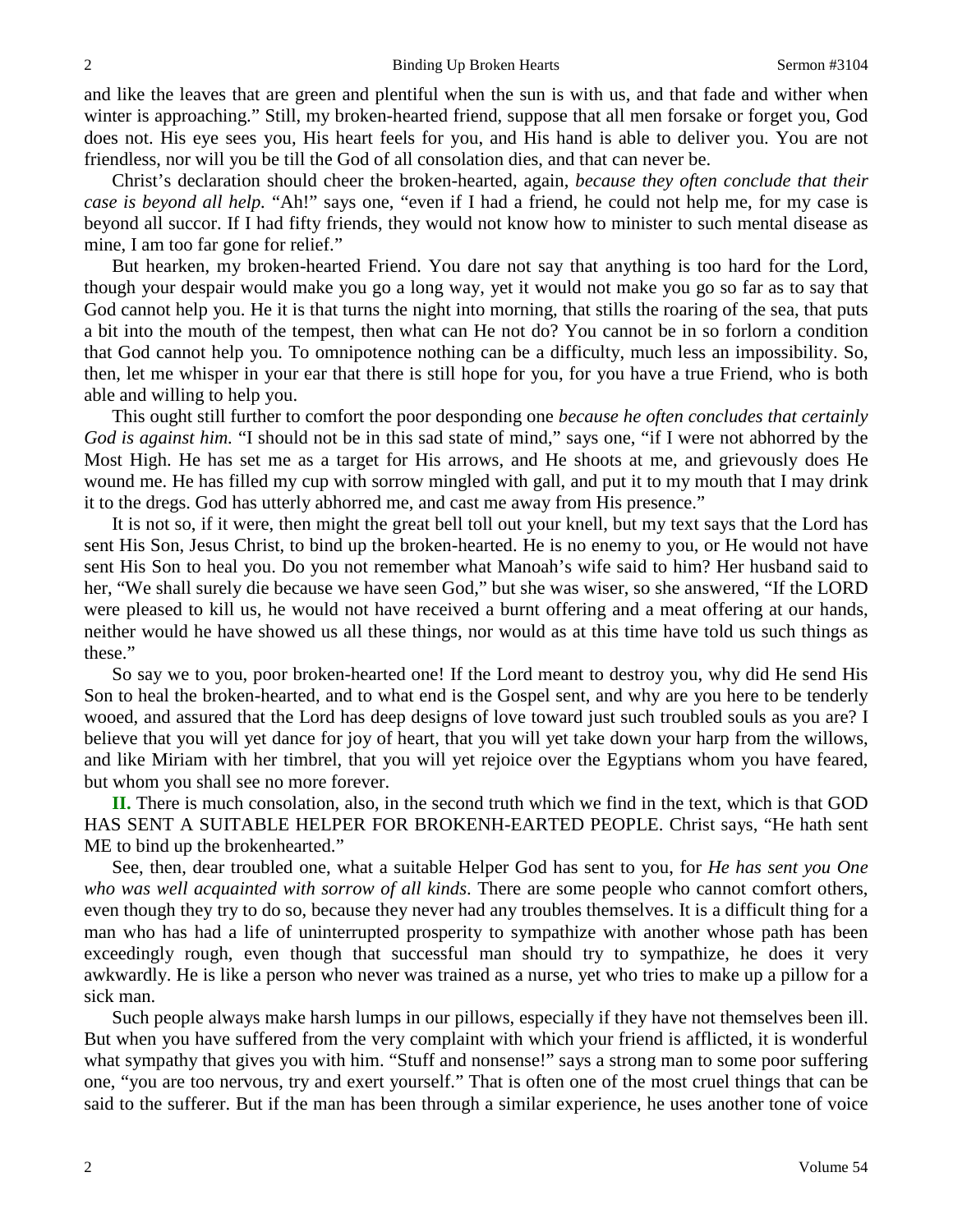altogether. He knows that even if it is nonsense to the strong, it is not so to the weak, and he so adapts his remarks that he cheers where the other only inflicts additional pain.

Broken-hearted one, Jesus Christ knows all your troubles, for similar troubles were His portion. Thorns are found in your pillow, but sharper thorns pierced His blessed brow. More than this, He knows your temptations as well as your sorrows, and the temptations which are peculiar to your sorrow, and which very often cause great sin.

Best of all, *as the Healer of broken hearts, God has chosen One whose own heart was broken*. I think it is conclusively proven that Jesus died of a broken heart, the most careful investigation of the symptoms preceding His death appears to lead to that conclusion. He could say, with an emphasis that was not possible even with David, "Reproach hath broken my heart; and I am full of heaviness." The broken-hearted Savior is the Healer of broken-hearted sinners.

Christ will not suffer sorrow to abide in His presence without attempting to relieve it, you must have noticed how often He used to say, when here upon earth, "Be of good cheer" [One of the volumes in "Spurgeon's Shilling Series" is entitled "Be of Good Cheer," The Savior's Comforting Exhortation Enlarged Upon], or "Be of good comfort." He could not pass by a sorrow-stricken heart, He must stand still, and put forth His power to heal it. And He is the same now as He was then, He still cares for those who have broken hearts and contrite spirits, and even in our common, ordinary sorrows, He sympathizes with us.

Let me also tell you, O you broken-hearted ones, that *God has sent One to heal your hearts who has already healed multitudes of others.* We like an experienced doctor. I knew a very clever surgeon who could not, for a long while, get many patients because he looked so young. People like a man of experience for the healing of the body, and experience is just as valuable for the healing of the soul. Jesus Christ has bound up millions of broken hearts, so He knows how to heal yours, He knows precisely where the malady is and what remedy to apply.

The Lord has also sent *One who will not be discouraged or get irritated in His work of comforting you.* Sometimes when we try to comfort a mourner, and he will not be comforted, we get impatient and do more hurt than good. There is many a man who has gone with the best intentions to try and cheer a diseased mind, who has inflicted fresh wounds through his own impatience with the patient, but Jesus Christ "can have compassion on the ignorant, and on them that are out of the way."

He bears and forbears, and is as gentle as a nurse with the children under her charge, and far more so. He will drive your sin out of you, and then He will take your sorrow away from you, or else give you the grace to enable you to bear it. There never was anyone else who was like Jesus as the Healer of the broken-hearted.

There are some people whom other people always like to trust, but it is a very serious matter to be a man in whom other folk believe a good deal because your heart has to become a kind of common receiving office for the troubles of all who are round about you, and the heart of Jesus is like this on the largest possible scale. If you could see Him here, in bodily presence, you would say, "That is the One to whom I can tell all my troubles." You know how it is recorded of Him that He "healed all that were sick; that it might be fulfilled which was spoken by Esaias the prophet, saying, Himself took our infirmities, and bore our sicknesses."

You may always come to Jesus, He will always be willing to hear your sad story, always be able to solve your difficulties, and always be able to relieve your distresses. This ought to comfort you, but I cannot make it do so. I am not sent to bind up the broken-hearted in the same sense in which Christ was, I am sent to be an instrument in His hand, but He must do the work, for He only can do it.

**III.** This fact brings me to the third reflection from the text, which is that THIS SUITABLE HELPER IS COMMISSIONED BY GOD HIMSELF "TO BIND UP THE BROKENHEARTED."

*He is not sent to tell you how your heart got broken, and to scold you about it,* like the schoolmaster who saw the boy drowning, and lectured him upon his imprudence in getting out of his depth. There are many who act like that. If a man is very poor, they say, "Ah, you always were extravagant," or "You should not have gone into that speculation. You should not have put your hand to that bill to oblige your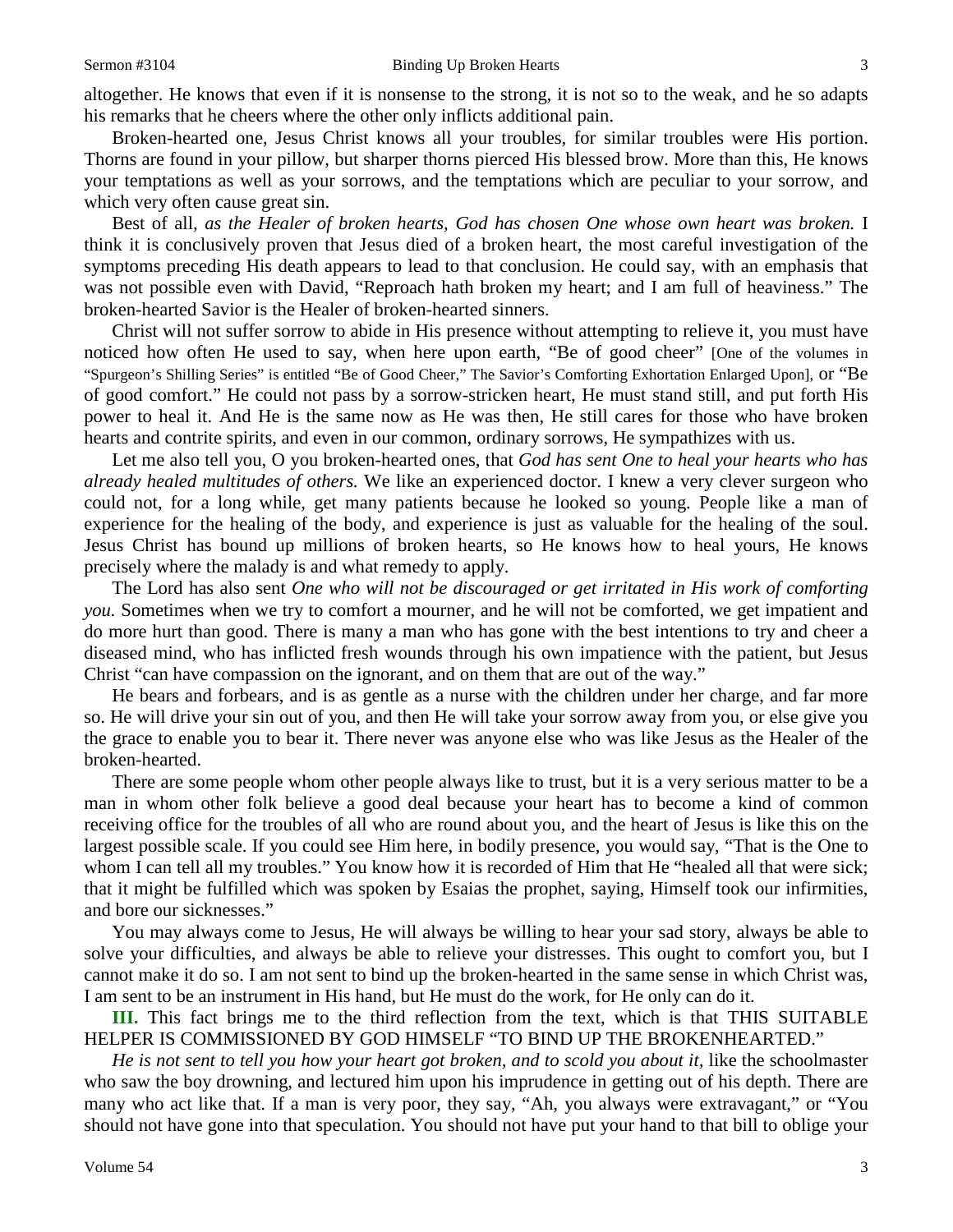friend, you must pay for your folly now." There are many who are quite able to tell you that you ought not to have fallen into the pit, but I think that their homilies had better be saved up till we have helped you to get out of the pit. The apostle James tells us that God "gives to all men liberally, and upbraideth not" and it is a blessing for the broken-hearted that Jesus heals them freely, and does not upbraid them for their sin and folly.

Notice, also, that *Christ is not sent to bring to broken hearts remedies that we are to apply.* If a man has a bad wound, and there is an ointment that will heal his wound, he has to put it on, but suppose the wound is in some part that he cannot reach, he says, "Here is the ointment, but what is the good of it? How can I put it on?" He has broken his arm, and it is to be strapped up. "There is the strapping," says he, "but how am I to strap my arm up? I need somebody to do it for me."

I remember once being with an old sea captain who was in trouble of mind, and I was telling him of the promises of God and he said, "Yes, those promises are something like the great posts by the side of the river, to which you can moor your vessel. You have got a rope with a loop to it, but the job is to get it over the post. It will hold your vessel if you can, but," said he, *"I cannot get the loop over the post.*  There are the promises, but I cannot get a hold of them."

We are so weak and feeble that the Lord Jesus has not merely come to bring the ointment, but He has come "to bind up the brokenhearted." I think that one of the grandest passages in the whole Word of God is psalm 147:3-4, "He healeth the broken in heart, and bindeth up their wounds. He telleth the number of the stars; he calleth them all by their names." Does it not seem to be a great stoop from marshalling the stars to bending down over poor broken hearts, and closing up their wounds? Yet God delights as much in displaying His grace as in displaying His power.

So you see, dear broken-hearted ones, that Jesus Christ has come to bind up the broken in heart, that is, to bring to you the consolations of His grace, and to apply them to you, and for this purpose we read, in the verse in which our text is found, that "the Spirit of the Lord GOD" is upon Him because it is the Spirit of God who applies the Word to the heart, and therefore the Spirit is put upon the Lord Jesus Christ so that when He speaks, the Word may be with power.

So, dear friends, we have a Savior sent, upon whom the Spirit of God has been poured out, and who therefore, speaks effectually—not to ears that are closed, for He opens the ears and conveys the truth through the ear right into the soul, and so makes us know the blessing and power of it.

I will not enlarge further upon this very important point except to say that when the Lord Jesus binds up the broken-hearted, He does it so gloriously that the more trouble there was before, the more joy there is afterwards. Perhaps there are no people in the world so happy as those who were once most sad. Find me those who have the most joy and I think you will find that they are those who have been brought up out of the horrible pit, and out of the miry clay, whose feet are now upon a rock, and whose goings are established, and in whose mouths a new song has been put, "even praise unto our God."

**IV.** My fourth remark is that THE LINIMENTS WHICH JESUS USES ARE SUCH AS SUIT EACH BROKEN-HEARTED ONE. I will take each case briefly.

There are some broken hearts that are *the hearts of saints who have fallen into gross sin,* as David did. God save me, God save you, my brothers, God save you, my sisters, from ever being suffered to sin a great sin against the living God! But if we ever do so sin, we shall be, of all men most miserable, for having sinned against divine love and mercy, and so much of it, and against divine light, and that light so clear and abundant.

There may have come into this place tonight, someone who is a child of God, but who has been suddenly overthrown by a great temptation to which he has yielded. Brother, I know that you do not excuse yourself, and that you do not want me to make an excuse for you. Sin is an exceedingly bitter thing, and you may have to taste the bitterness of it as long as you live, but for all that, do not despair. The Lord may sorely chasten you, but He will not give you over to death. The Lord Jesus knows how to set your broken bones, and you may now pray, as David did in the fifty-first psalm, "Restore unto me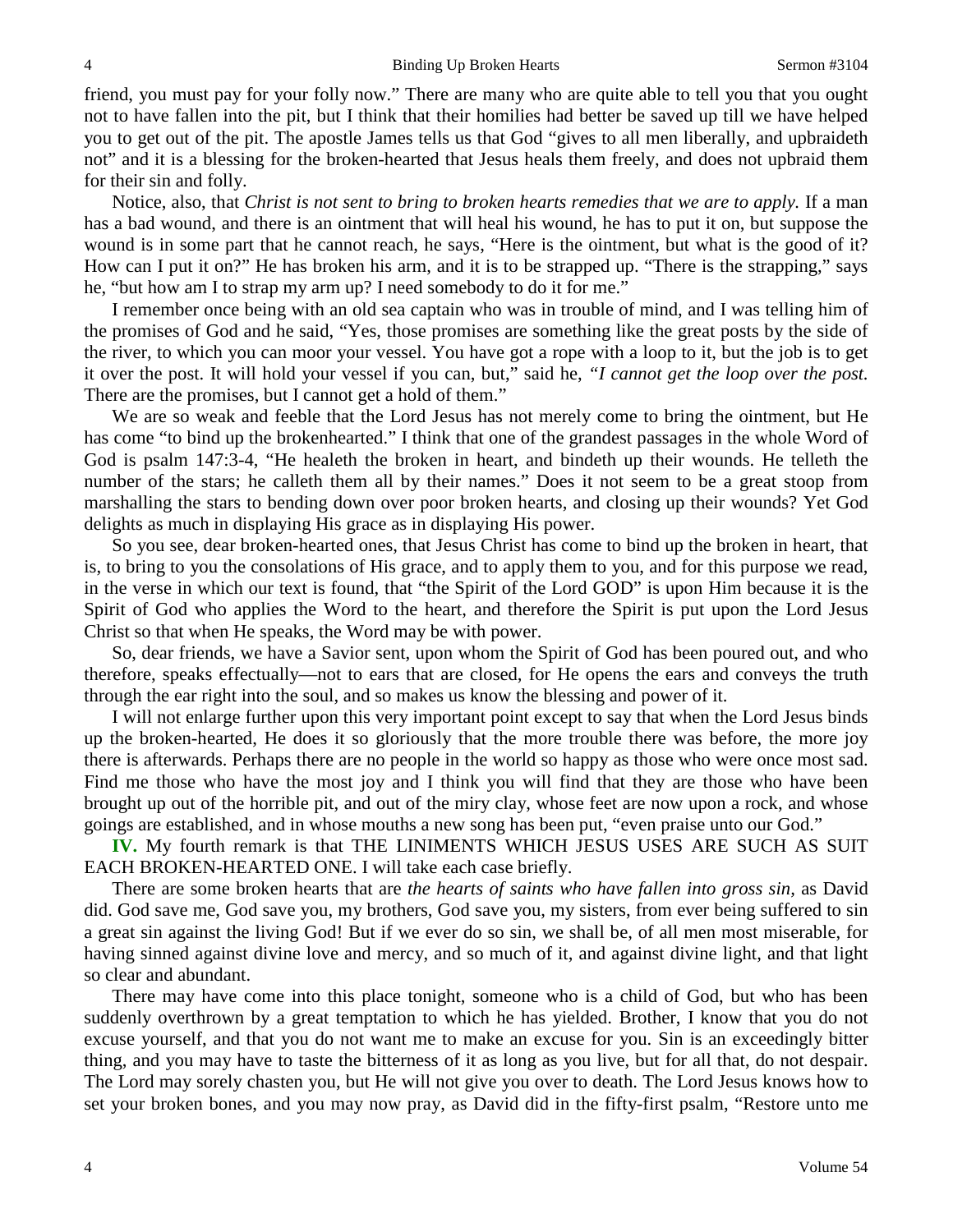the joy of thy salvation; and uphold me with thy free Spirit. Then will I teach transgressors thy ways; and sinners shall be converted unto thee."

The usual liniment that the Lord Jesus applies to such a broken heart as that is this, "I have blotted out, as a thick cloud, thy transgressions, and as a cloud, thy sins: return unto me; for I have redeemed thee." He assures the penitent soul that, notwithstanding all its faults and follies, He loves it still with an everlasting love that will not give it up. This is a blessed balm to a heart that is wounded through having fallen into great sin.

There are others who have not gone into any one gross sin, but they have done what is perhaps worse, *they have gradually backslidden until they have come to neglect divine things altogether.* They are not easy about it, for the Spirit of God has made them realize the misery of the state into which they have fallen. Some of you used to live in the country, where you were members of little village churches and very earnest in the Lord's service, but you have come to this wicked London, and you find that your neighbors do not go to a place of worship, so many of you seldom attend the house of God.

There are good women who have ungodly husbands, and to please those husbands they have, by degrees, got weaned away from outward ordinances, and though there is a little love to God still left in them, so that they cannot quite give up private prayer, and the reading of the Word, they have fallen very low. I do not wonder, when the Holy Spirit convinces them of their sinful state, that they got broken hearts. They ought to have broken hearts, and to repent bitterly for having so grieved the Lord, and backslidden from His ways.

If I am now addressing any backslider, let me remind him or her that the Lord Jesus has been sent "to bind up the brokenhearted." Return to your first love, poor backslider, for it was better with you then than it is now.

There are other broken hearts besides these, there are sinners who were never converted, but who have *broken hearts on account of a sense of sin.* They never were, consciously, children of God, but they are now awakened to see their danger and their lost condition. I wish that all in this congregation who are not converted, had broken hearts, it would be worthwhile to stay up all night to preach to a congregation of broken-down sinners. When the Lord has broken their hearts, it is an easy task to preach the Gospel to them, it is like feeding people who have healthy appetites. They are not very particular about the carving, or the pattern of the plates on which their dinners are brought to them, and they are not squeamish about the food that is set before them, for "to the hungry soul every bitter thing is sweet."

O you great sinners, Jesus Christ knows how to pardon you! He knows how to lay home to your hearts such texts as these—"All manner of sin and blasphemy shall be forgiven unto men"—"Come now, and let us reason together, says the LORD: though your sins be as scarlet, they shall be as white as snow; though they be red like crimson, they shall be as wool"—"Believe on the Lord Jesus Christ, and thou shalt be saved," even you, O you greatest of sinners!

There are also, *broken hearts that are caused by great trouble.* I have known men who have been living simply to make money, but there has come a sudden panic, or a turn in the market, and they have lost everything. Now, if there is such a man here, I charge you my friend, before the living God, not to despair, for Christ still lives "to bind up the brokenhearted." If you will but trust in Jesus, the day will come when you will bless God for permitting you to become a bankrupt, and you will say, "When I was rich, I lived for this world alone, but I was brought down to poverty, and then I looked to Christ as my Savior, and in Him I have found untold riches that will be mine forever." It would be a great mercy for some rich people if they had their gods of gold all broken, and were made to look to the living God, and put their trust in Him.

Further, *some hearts are broken through severe bereavements.* "Ah!" says one, "I shall never be able to look up again, for I have lost the husband whom I loved with all my heart, and my dear child is gone too." "Ah!" says another, "the darling of my heart has been taken from me, all my earthly hopes have been buried beneath the sod. I shall never rejoice any more." Will you not? There is One who heals just such broken hearts as yours, for He once wept at a graveside, and comforted the mourners there, and He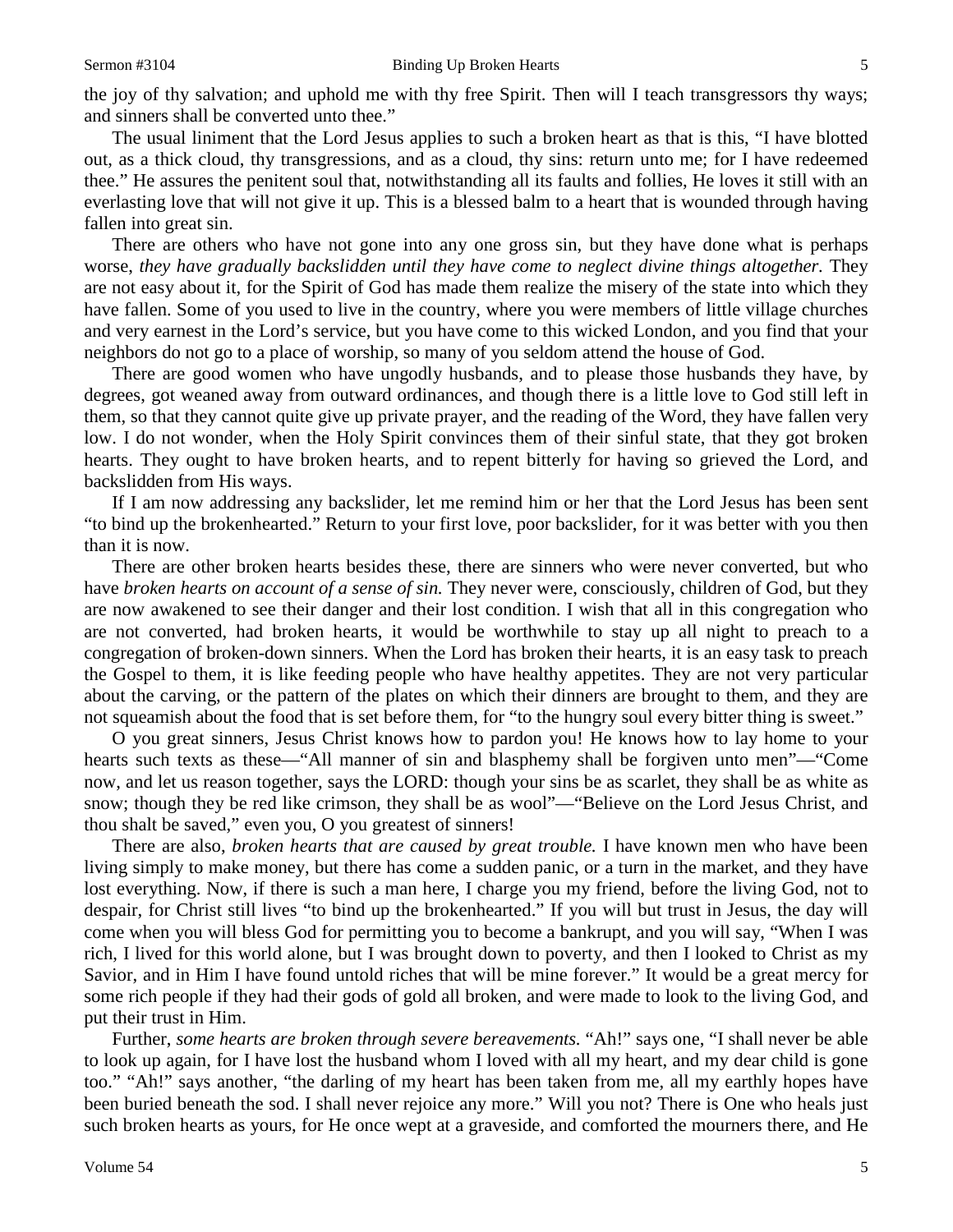will let you see that even your bereavement shall be for your good. Whoever they may have been whom you have lost, the Lord is teaching you that these losses are meant to bring you nearer to Himself, that you may find all your heart's love centered upon the only One who deserves to have it all.

Oftentimes the Lord Jesus Christ loves His people so much that He gets jealous of them, and when they love others more than they ought, He takes away those whom they thus love so that He may have all their hearts for Himself, and we ought to think it a high honor that Christ should think so much of us as to want to have the whole of our hearts for Himself.

Besides that, *there are some broken hearts that are broken through poverty and oppression.* Women work very hard for a very small wage, and what they get seems as if it would hardly keep body and soul together, they have to stitch, stitch, stitch, from morning to night, till their brain whirls with their constant toil amid the daily pinch of poverty. Well, dear friend, the Lord knows how to make you spiritually rich, and to give you such fullness of joy in your soul that you shall be content even in your poverty, and sing God's praises even though you are clothed in rags.

Perhaps I am speaking to one whose brokenness of heart consists in being *utterly forsaken and forlorn, through a false step taken in life.* Strange people come into this Tabernacle, and strangely does God guide my words to them. I sometimes feel as if my hair must stand on end when I am told, after a service, of remarks which I have made, which have laid bare the secrets of men's hearts, and made them see their own history as clearly as though a prophet spoke to them, though I am no prophet nor the son of a prophet.

There may be someone here who has come to London to try to hide away in this crowded city. The young man never wants to be seen at his home again, he says, "I only hope I may be forgotten by everybody, I would get to the ends of the earth if I could." Go back, my dear young friend! Go back to your father and mother, and make glad their aching hearts, for there is hope for you yet. You are brought down very low, but you will get up yet, you will be a man yet, and what is better, you will be a Christian and you will serve the Lord. There is hope for you, for there is One who can heal your broken heart.

And you, poor fallen woman, wherever you may be, though nobody gives you a good word, and though all pass by you in the streets for very shame, there is one who binds up even harlots' broken hearts, and has mercy upon them. Therefore be not driven utterly to despair. Above all, do not lay violent hands upon yourself, for I am sent as a messenger from God to declare to you that Christ heals the broken in heart, and binds up their wounds.

O sons of misery, you need not be any longer in misery! Your sins are the roots of your sorrows, so if you do but go to Jesus to have your sins forgiven, your sorrows will quickly vanish. There will still be burdens for you to bear, but if you are forgiven, they will sit lightly upon your shoulders, and then turn to wings which will help you to mount to your God. Even though you have made a covenant with death, and a league with hell, the Lord says, "Your covenant with death shall be disannulled, and your agreement with hell shall not stand." Though you are in Giant Despair's deepest dungeon, Jesus will cut the bars of iron in sunder and set the prisoners at liberty.

Only believe in Him, the Son of man, your Brother, and yet the Son of the Highest. Fall at His feet, for they were pierced for you. Look up to His almighty hands, for they were once nailed to the cross for you. Bring your poor broken heart to the heart that was once pierced by the soldier's spear, and find sweetest rest in Jesus.

I know what despair means, I knew something of its bitterness in my early days, when I was under conviction of sin, but since the day when I saw the star of Bethlehem amidst the black darkness and tempest of my soul, and especially since I looked to the Christ of Calvary, all has been well with me. So I say to you poor waifs and strays upon the dark and stormy sea of life, look you up, for there shines "the bright and morning Star." "This is a faithful saying, and worthy of all acceptation, that Christ Jesus came into the world to save sinners," even the very chief of them. Look to Him, poor storm-tossed mariner, and He will guide you safely to the port of peace. God bless you, for Jesus' sake! Amen.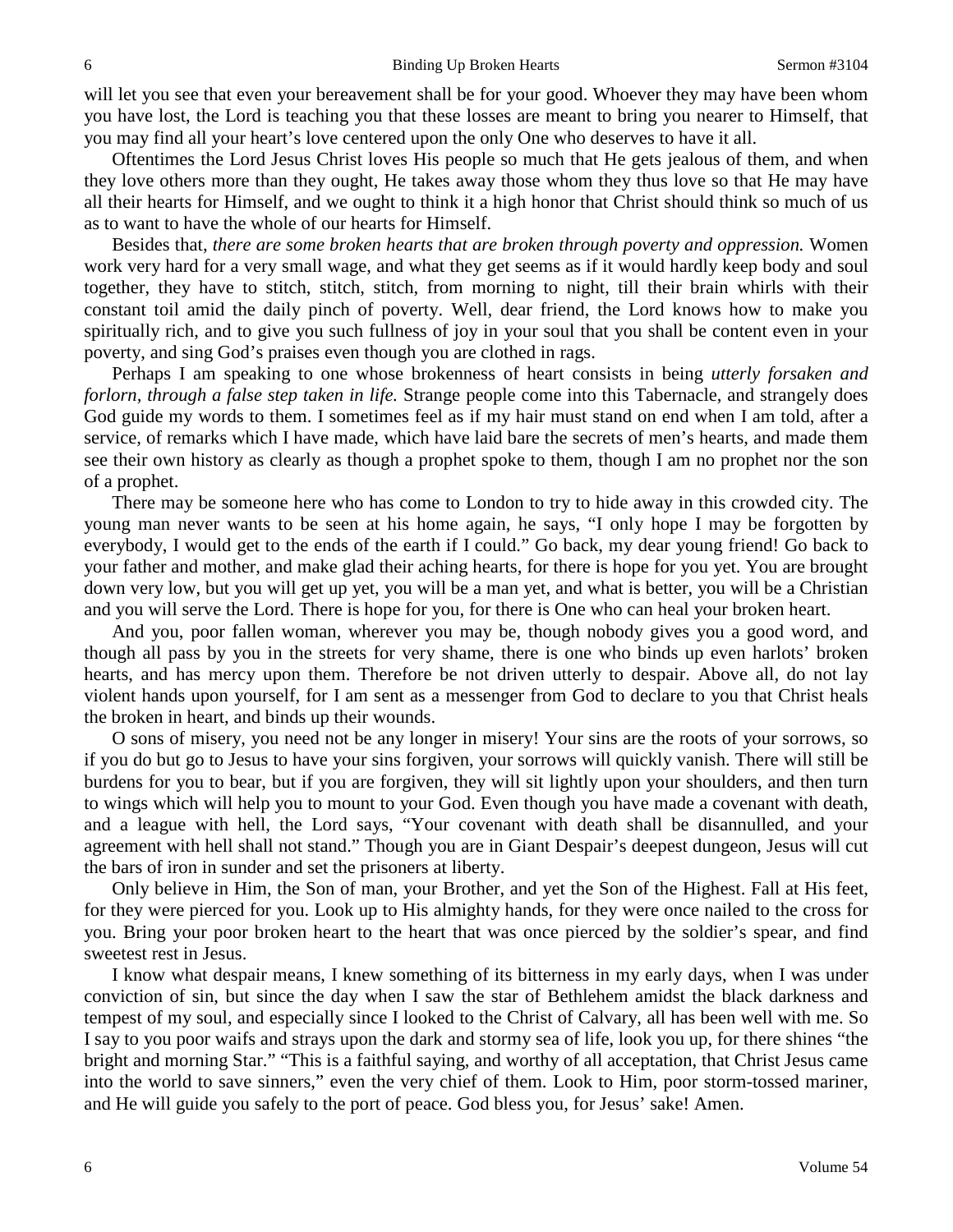#### **EXPOSITION BY C. H. SPURGEON**

## *EZEKIEL 37*

### **Ezekiel Chapter 37. Verse 1.** *The hand of the LORD was upon me, and carried me out in the spirit of the LORD,—*

God's servants learn nothing until they have an experience similar to that of Ezekiel. They must be led by the Spirit of the Lord, and they must have their eyes and mouths opened by Him, and then they can both see the vision, and tell the vision to others.

**1.** *And set me down in the midst of the valley which was full of bones.*

Like a huge grave, or charnel house, or battlefield where the slain had not been buried. No servant of God would go without being sent to such a place, yet it was necessary that Ezekiel should be there in order that he might understand and speak the message of God.

**2.** *And caused me to pass by them round about:*

He had to make a thorough survey of this grim and ghastly charnel house.

**2.** *And, behold, there were very many in the open valley; and, lo, they were very dry.*

They had lain there so long that the wind had dried up the juices of the marrow bones, and they were turned to dust.

**3.** *And he said unto me, Son of man, can these bones live?*

God did not ask this question for His own information, but for the prophet's. The Lord wanted him to realize the difficulties of the work to which he was called that he might be driven the more completely to rely upon God, and not upon himself.

**3-4.** *And I answered, O Lord GOD, thou knowest. Again he said unto me, Prophesy upon these bones, and say unto them, O ye dry bones, hear the word of the LORD.*

We have heard of a Romanist who had, as a penance from his priest, to go and water a dry stick. Ezekiel's task of preaching to dry bones seemed to be as useless as that, yet if God bids us do the same, we need no other justification for doing it. What is foolish in the sight of reason, is wisdom in the judgment of faith.

**5-6.** *Thus saith the Lord GOD unto these bones; Behold, I will cause breath to enter into you, and ye shall live: and I will lay sinews upon you, and will bring up flesh upon you, and cover you with skin, and put breath in you, and ye shall live; and ye shall know that I am the LORD.*

He had to tell these bones the unconditional purposes and promises of God, "I will," and "ye shall," and this is the way in which God works out His eternal purposes concerning the sons of men. He bids His servants proclaim His message, and then He fulfills His own purposes and promises.

**7.** *So I prophesied as I was commanded: and as I prophesied, there was a noise,—* A rustle,—

**7.** *And behold a shaking, and the bones came together, bone to his bone.*

Here was divine power bringing the bones to their proper position in the various bodies, and forcing the separated anatomy to re-form itself.

**8.** *And when I beheld, lo, the sinews and the flesh came up upon them, and the skin covered them above: but there was no breath in them.*

So there was no very great improvement so far, there were only dead bodies instead of dry bones, there was something more to look at, but nothing more agreeable, and really no more of life than there was before.

**9.** *Then said he unto me, Prophesy unto the wind, prophesy, son of man,—*

"Prophesy unto the wind." That seems a very absurd thing to do, but there are no absurdities where God gives His commands.

**9-10.** *And say to the wind, Thus saith the lord GOD; Come from the four winds, O breath, and breathe upon these slain, that they may live. So I prophesied as he commanded me,—*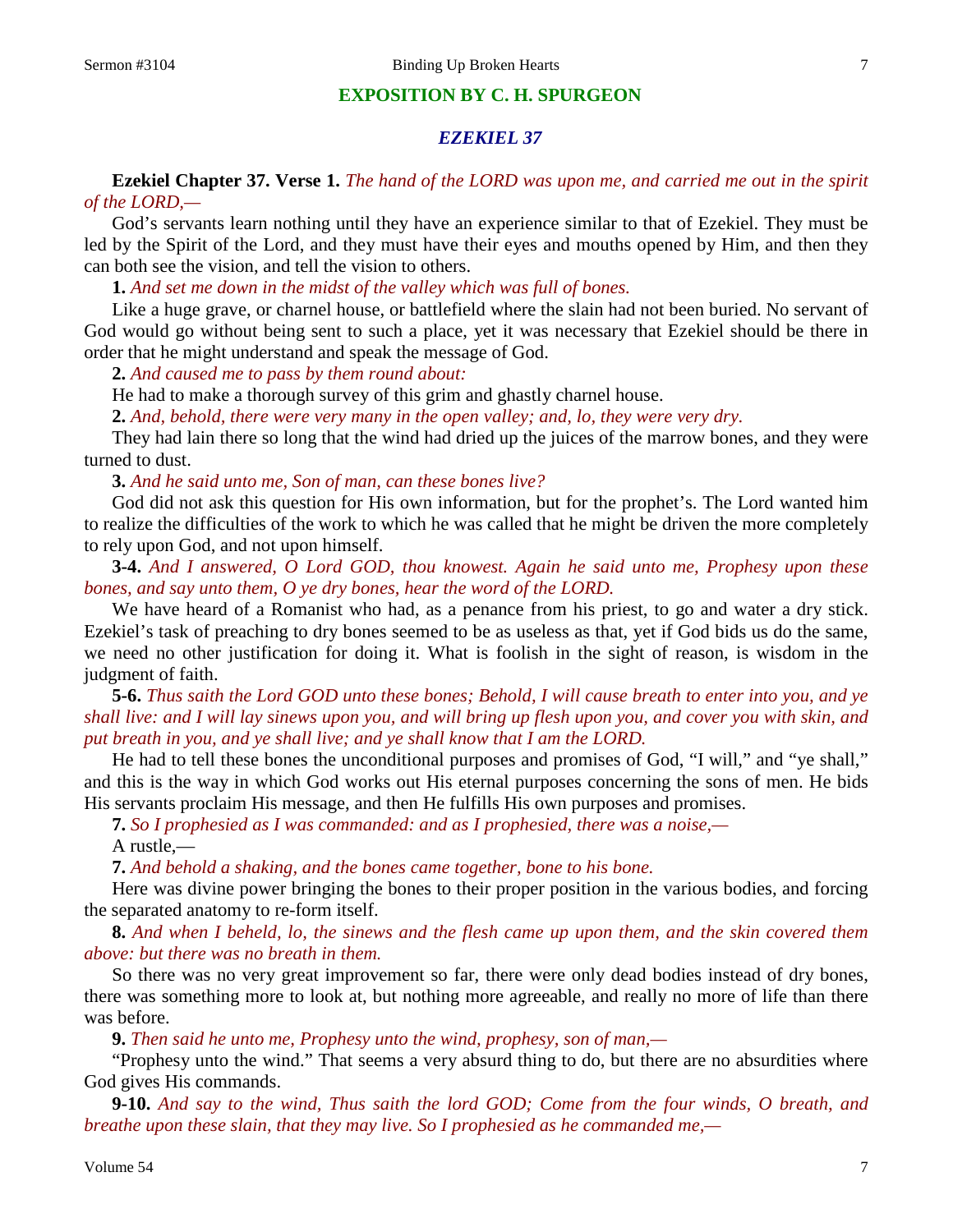Ezekiel was very obedient, he only wanted to know his Lord's will, and then he raised no question, but did at once just as he was told to do, "So I prophesied as he commanded me." It is a prime qualification in a servant of God that he should do exactly as he is bidden, not to think how he would like to do it, nor to follow the plan that his own wisdom suggests, but just to do as he is told, as Ezekiel did "So I prophesied as he commanded me,"—

**10-11.** *And the breath came into them, and they lived, and stood up upon their feet, an exceeding great army. Then he said unto me, Son of man, these bones are the whole house of Israel: behold, they say, Our bones are dried, and our hope is lost: we are cut off for our parts.*

"There is no hope for us, we are dead, and worse than dead. Our case is hopeless; there is no possibility of restoration for us."

**12.** *Therefore prophesy and say unto them, Thus saith the Lord GOD; Behold, O my people, I will open your graves, and cause you to come up out of your graves, and bring you into the land of Israel.*

There was to be a house of Israel after all. The nation seemed to be dead and buried, but God would revive and restore it. This is a promise which may apply to a church when she gets into a very low spiritual state, and it looks as if she could never do any more good, "Behold, O my people, I will open your graves."

And to you, dear friends, who are very heavy of heart, full of despair, and who seem as if you were as good as dead and buried, God speaks in this promise. Therefore believe His Word as though it had been directed to you personally, "Behold, O my people, I will open your graves, and cause you to come up out of your graves, and bring you into the land of Israel."

**13.** *And ye shall know that I am the LORD, when I have opened your graves, O my people, and brought you up out of your graves,—*

Great deliverances and almighty quickening reveal God to us, and make us know how gloriously great JEHOVAH is.

**14.** *And shall put my spirit in you, and ye shall live, and I shall place you in your own land: then shall ye know that I the LORD have spoken it, and performed it, saith the LORD.*

When the Jews get back to Canaan again—as they will do—they will then not only know that JEHOVAH is God, but also that Jesus Christ is the true Messiah. May the Lord hasten that blessed consummation in His own time!

**15-16.** *The word of the LORD came again unto me, saying, Moreover, thou son of man,—*

Notice how the Lord constantly calls the prophet "son of man." When God uses His servants much, and greatly honors them, He always takes care to keep them humble by reminding them of what they are in themselves. So, Ezekiel, you have prophesied to the dry bones, and they have lived through your prophecy, but it was not by your own power that you did this. You are nothing but a son of man, God must have all the glory of this wondrous work.

**16.** *Take thee one stick, and write upon it, For Judah, and for the children of Israel his companions: then take another stick,—*

Or rod,—

**16.** *And write upon it, For Joseph, the stick of Ephraim, and for all the house of Israel his companions:*

They were divided into separate companies, they first wandered away from God, and then they wandered away from one another.

**17.** *And join them one to another into one stick; and they shall become one in thine hand.*

As he held them in his hand, they were to grow into one, and when all the churches get into the hand of Christ, there will be perfect unity between them. Things that are near to the same thing are near to one another, but until the Lord shall come, and take His divided Judah and Ephraim into His own hand, there will be no true unity between them, but there will be then.

**18-19.** *And when the children of thy people shall speak unto thee, saying, Wilt thou not shew us what thou meanest by these? Say unto them, Thus saith the Lord GOD; Behold, I will take the stick of Joseph,*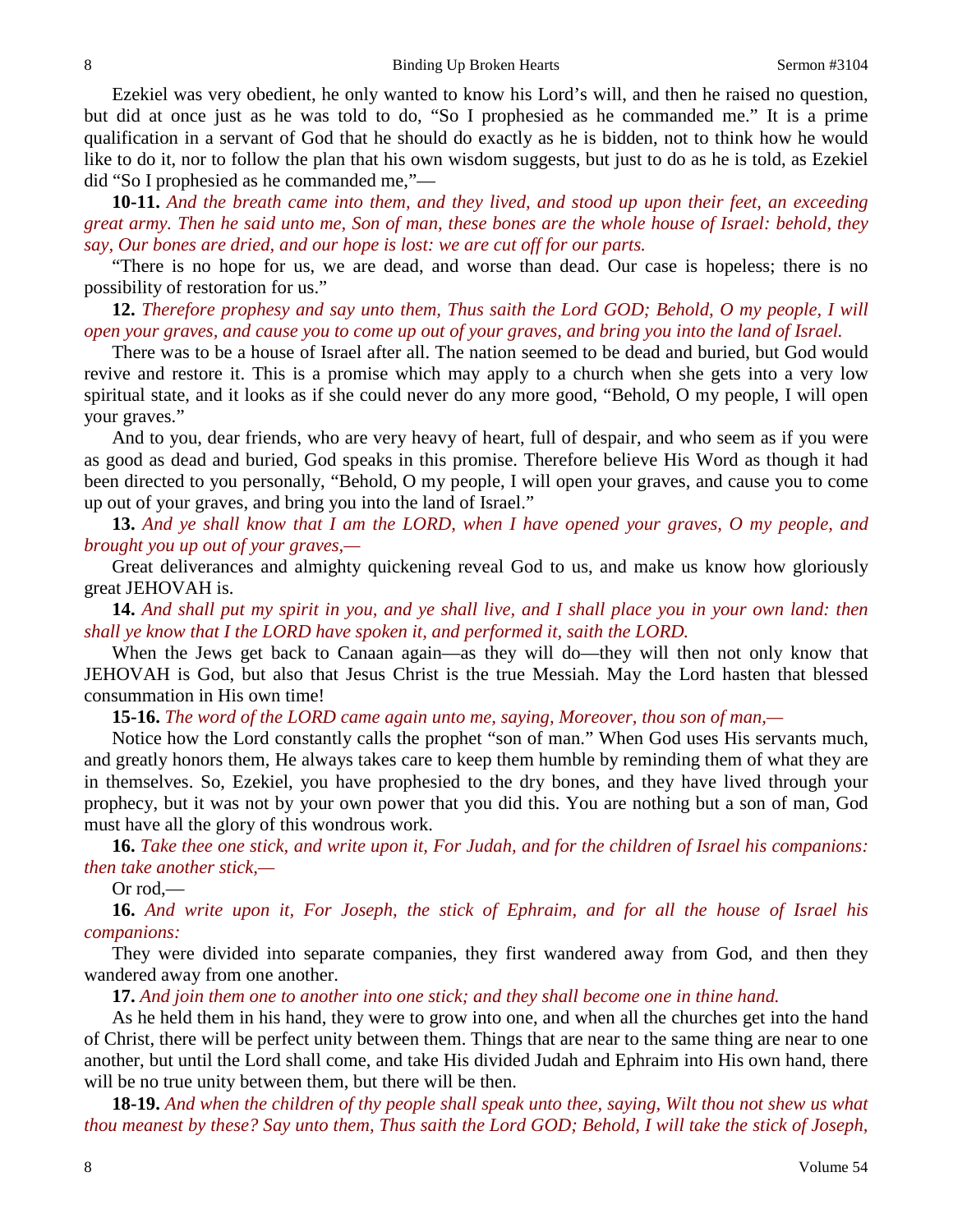*which is in the hand of Ephraim, and the tribes of Israel his fellows, and will put them with him, even with the stick of Judah, and make them one stick, and they shall be one in mine hand.*

No church will long continue in the enjoyment of the blessing of unity unless it continues in nearness to Christ. Communion with Christ means the communion of Christians with one another, we can only get true union and true communion in that way.

**20-22.** *And the sticks whereon thou writest shall be in thine hand before their eyes. And say unto them, Thus saith the Lord GOD; Behold, I will take the children of Israel from among the heathen, whither they be gone, and will gather them on every side, and bring them into their own land: and I will make them one nation in the land upon the mountains of Israel; and one king shall be king to them all: and they shall be no more two nations, neither shall they be divided into two kingdoms any more at all:*

When Christ comes, there shall be this true unity in Israel. Where Christ has already come, there is this true unity in His church, and as Christ comes to all of us, He will take away the evil that divides us from Himself, and divides us from the rest of His people, and so we shall be one in His hand.

**23.** *Neither shall they defile themselves any more with their idols, nor with their detestable things, nor with any of their transgressions: but I will save them out of all their dwellingplaces, wherein they have sinned, and will cleanse them: so shall they be my people, and I will be their GOD.*

This applies first to Israel literally, and then spiritually to all the chosen. What a weighty and comprehensive promise it is! We are to be saved from our idols, to be saved from the most loathsome sins, "detestable things," to be saved from our household sins, "I will save them out of all their dwellingplaces wherein they have sinned." Where do we go, my brethren, without finding sin? Sin in our bed, and sin at the board, sin in the shop, and sin in the street, sins when we are in company, and sins when we are alone in the field, sins everywhere, yet the Lord Jesus Christ is able to meet us in every place, and to cleanse us.

"So shall they be my people, and I will be their God." What a wonderful declaration this is—we are the Lord's people, He is our God! We are His portion, and He is our portion. Oh, that every one of us might have a share in this double blessing!

**24.** *And David my servant shall be king over them; and they all shall have one shepherd: they shall also walk in my judgments, and observe my statutes, and do them.*

Oh, for the one King to reign over the one people, who shall keep the one law, and walk in holiness and humility before the one Lord!

**25.** *And they shall dwell in the land that I have given unto Jacob my servant, wherein your fathers have dwelt; and they shall dwell therein, even they, and their children, and their children's children for ever: and my servant David shall be their prince for ever.*

Surely God does not treat the saints now worse than he treated Israel in the days of old, so we may go to Him in prayer for our children and for our children's children.

**26.** *Moreover, I will make a covenant of peace with them; it shall be an everlasting covenant with them:*

Oh, that blessed word everlasting! A salvation which is not everlasting is not worth having, any promise that is not fulfilled, any grace that can fail, is not God's promise or God's grace.

**26-27.** *And I will place them, and multiply them, and will set my sanctuary in the midst of them for evermore. My tabernacle also shall be with them: yea, I will be their God, and they shall be my people.*

In the twenty-third verse, the Lord's promise was, "They shall be my people, and I will be their God," and here, grace seems to ring the changes by reversing the order, "I will be their God, and they shall be my people." God is evidently so pleased with this declaration that He repeats it, only turning the sentences round the other way.

**28.** *And the heathen shall know that I the LORD do sanctify Israel, when my sanctuary shall be in the midst of them for evermore.*